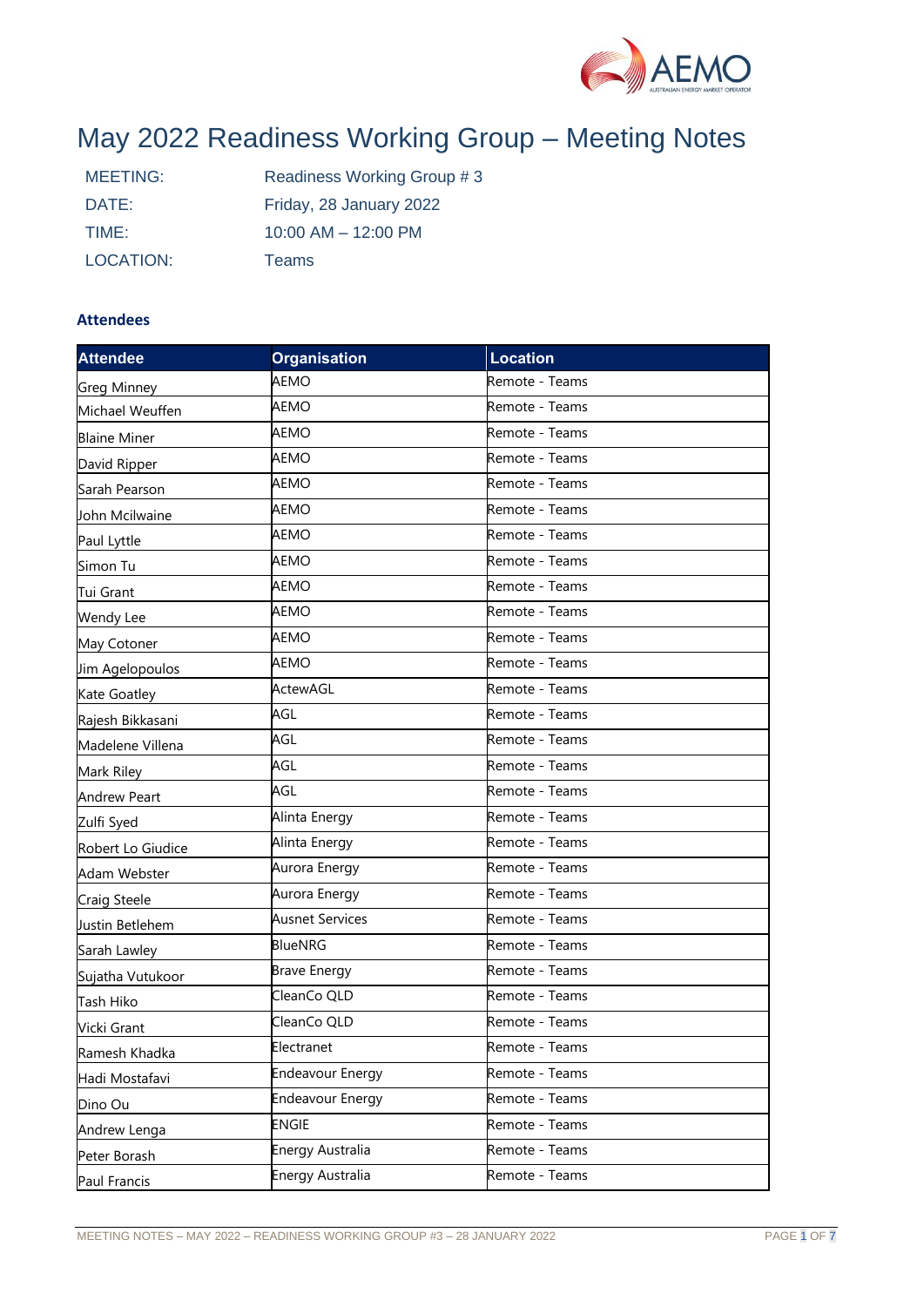

| <b>Attendee</b>          | <b>Organisation</b>         | <b>Location</b> |  |
|--------------------------|-----------------------------|-----------------|--|
| Mathew Tanzer            | <b>Energy Queensland</b>    | Remote - Teams  |  |
| Lana Simpson             | Energex                     | Remote - Teams  |  |
| Zahara Magriplis         | Energex                     | Remote - Teams  |  |
| Rozalind Bourke          | <b>Essential Energy</b>     | Remote - Teams  |  |
| Jodee Pierce             | <b>Essential Energy</b>     | Remote - Teams  |  |
| Michael Munns            | <b>Essential Energy</b>     | Remote - Teams  |  |
| John Park                | <b>Essential Energy</b>     | Remote - Teams  |  |
| Lauren Macey             | <b>Essential Energy</b>     | Remote - Teams  |  |
| Melissa Ferris           | <b>Essential Energy</b>     | Remote - Teams  |  |
| <b>Ben Donnelly</b>      | <b>Essential Energy</b>     | Remote - Teams  |  |
| Graeme Ferguson          | <b>Essential Energy</b>     | Remote - Teams  |  |
| Rahul R. Choudhary       | <b>Essential Energy</b>     | Remote - Teams  |  |
| Ravi Thota               | <b>Essential Energy</b>     | Remote - Teams  |  |
| Alison Davidson          | <b>Essential Energy</b>     | Remote - Teams  |  |
| Tim Lloyd                | <b>Essential Energy</b>     | Remote - Teams  |  |
| Jeff Roberts             | Evoenergy                   | Remote - Teams  |  |
| <b>Anthony Croce</b>     | Infigen/Iberdrola           | Remote - Teams  |  |
| Rob McNeur               | Intellihub                  | Remote - Teams  |  |
| Warren Van Wyk           | Intellihub                  | Remote - Teams  |  |
| Brian von Oven           | Intellihub                  | Remote - Teams  |  |
| Carla Adolfo             | Intellihub                  | Remote - Teams  |  |
| Suraj Vittala            | Intellihub                  | Remote - Teams  |  |
| Mac Leung                | Jemena                      | Remote - Teams  |  |
| David Le Page            | Jemena                      | Remote - Teams  |  |
| Joseph Lyttleton         | Jemena                      | Remote - Teams  |  |
| Matthew Mullen           | Jemena                      | Remote - Teams  |  |
| David Murphy             | Jemena                      | Remote - Teams  |  |
| <b>Richard Metherell</b> | Mondo                       | Remote - Teams  |  |
| Michelle Kelman          | Mondo                       | Remote - Teams  |  |
| <b>Andrew Mair</b>       | <b>Next Business Energy</b> | Remote - Teams  |  |
| Fergus Stuart            | Origin Energy               | Remote - Teams  |  |
| Yvonne Tuckett           | Origin Energy               | Remote - Teams  |  |
| <b>Helen Vassos</b>      | PLUS ES                     | Remote - Teams  |  |
| Linda Brackenbury        | PLUS ES                     | Remote - Teams  |  |
| <b>Greg Szot</b>         | Powercor                    | Remote - Teams  |  |
| Inger Wills              | Powercor                    | Remote - Teams  |  |
| Arif Syarifuddin         | Powercor                    | Remote - Teams  |  |
| Dean Knight              | Powerlink                   | Remote - Teams  |  |
| Karel Mallinson          | Powerlink                   | Remote - Teams  |  |
| Ryan Nicholson           | Powermetric                 | Remote - Teams  |  |
| Christophe Bechia        | <b>Red Energy</b>           | Remote - Teams  |  |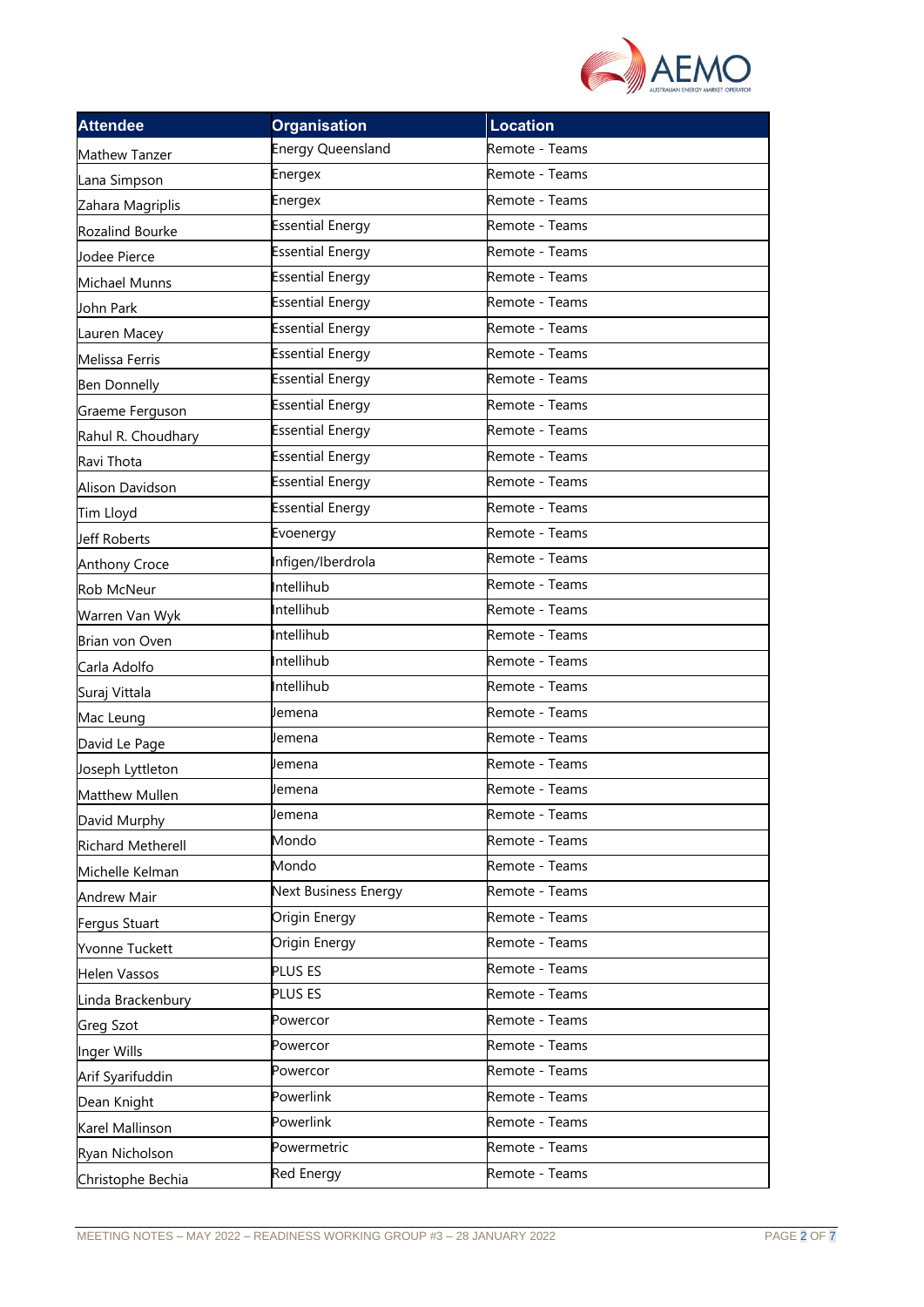

| <b>Attendee</b> | <b>Organisation</b>      | <b>Location</b> |
|-----------------|--------------------------|-----------------|
| Nick Gustafsson | <b>Red Energy</b>        | Remote - Teams  |
| David Woods     | <b>SA Power Networks</b> | Remote - Teams  |
| George Raybould | SA Water                 | Remote - Teams  |
| Angela Sheehy   | Stanwell                 | Remote - Teams  |
| Sudeshna Nanda  | Stanwell                 | Remote - Teams  |
| Sue Richardson  | Tally Group              | Remote - Teams  |
| Adrian Honey    | TasNetworks              | Remote - Teams  |
| Paul Willacy    | TasNetworks              | Remote - Teams  |
| Wilmund Foong   | United Energy            | Remote - Teams  |
| Paul Greenwood  | Vector Metering          | Remote - Teams  |
| Wayne Farrell   | Yurika                   | Remote - Teams  |
| Mark Leschke    | Yurika                   | Remote - Teams  |
| Heath Winning   | ZEN Energy               | Remote - Teams  |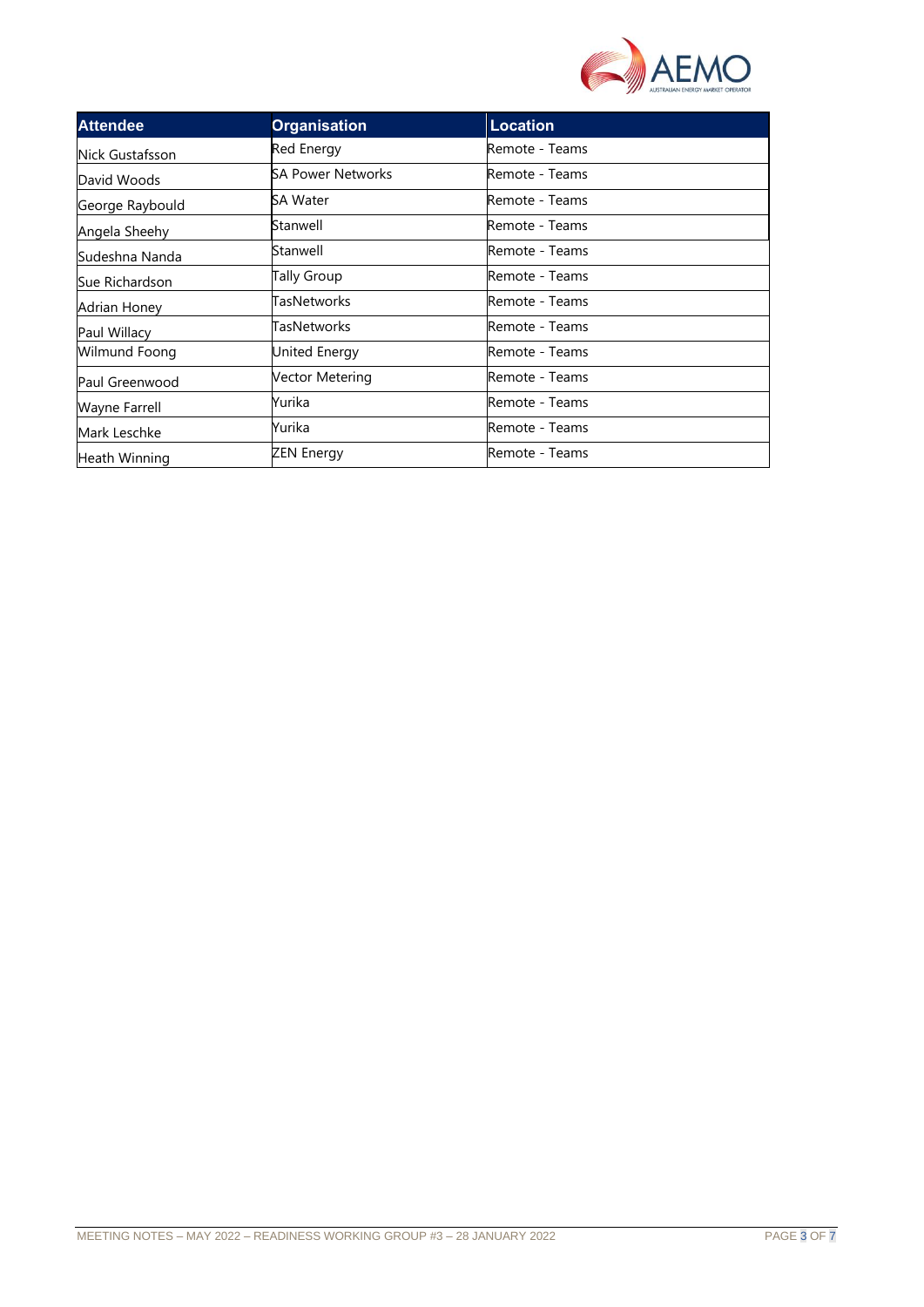

## **1. Welcome and Agenda – G. Minney** (slides 1-4)

AEMO noted that participants should be aware of AEMO's Competition Law Protocol when commenting within the meeting, and that the meeting was being recorded for the purposes of preparing meeting notes. The agenda was outlined as set out on slide 4.

## **2. Actions - G. Minney** (slides 5-7)

The actions from the previous meeting were reviewed as set out on slides 6 and 7. No questions raised.

## **3. May Program Update – G. Minney** (slides 8-12)

AEMO provided an update of the program delivery for May 2022 as set out on slides 9-12. No questions raised.

## **4. MSDR & MCPI update– B. Miner** (slides 12-14)

AEMO provided an overview of the recently held MSDR FG meeting, as set out on slide 14. The key agenda items covered in the MSDR FG meeting were a comprehensive overview of the new B2M schema and an introduction to the MCPI/MSDR Data Transition Plan. AEMO confirmed that in offering to perform updates with the Blind Update Tool (BUT), AEMO would apply three key principles: only new fields are eligible, only the current active row is to be updated and no notifications are to be produced from MSATS. In its current form, the BUT cannot update amended fields. Further details relating to the BUT, including its subsequent application, will be worked through via the MSDR FG over the coming weeks and months. AEMO noted that the date for the next MSDR FG has changed to Monday 21 Feb. AEMO committed to providing information to FG members at least one week prior to the session, in order to allow sufficient time for participants to review and consider the content.

**Action 3.4.1: AEMO to provide a confirmed date for the release of the manufacturer/model enumeration list.**

**Action 3.4.2: AEMO to provide MSDR Focus Group #1 pack to RWG distribution list.** (Action completed day of meeting, 28<sup>th</sup> January)

## **5. Approach to Global Settlements transition – P. Lyttle** (slides 15-19)

AEMO provided an update on the global settlement scope, process and participant change approach as set out in slides 16-19. It was confirmed that NMI backdate would also cover who is responsible for the update of that NMI – AEMO is currently resolving technical issues relating to that provision of that information and will supply it when available. A list of FRMPs to be updated as part of global settlement will be compiled in the week beginning 4<sup>th</sup> February and supplied to all Local Retailers; the list will specify which NMIs will be updated to the GLOPOOL role, and enable participants to validate cross-boundaries and bulk supplies. Finally, the start of the Market Trial period, 21<sup>st</sup> March, will also be the date AEMO commences its global settlement updates in Pre-Production. Reconciliation reports will be supplied to participants on request. Two participants (Endeavour Energy and EQL) identified that they had not received a response to their feedback on the Global Settlements Participant ID Update Plan.

## **Action 3.5.1: Feedback from Endeavour Energy and EQL to be responded to individually; also to be incorporated into UFE FG #3 agenda for 31st January.**

## **Completed: Additional participant comments have been added to the presentation.**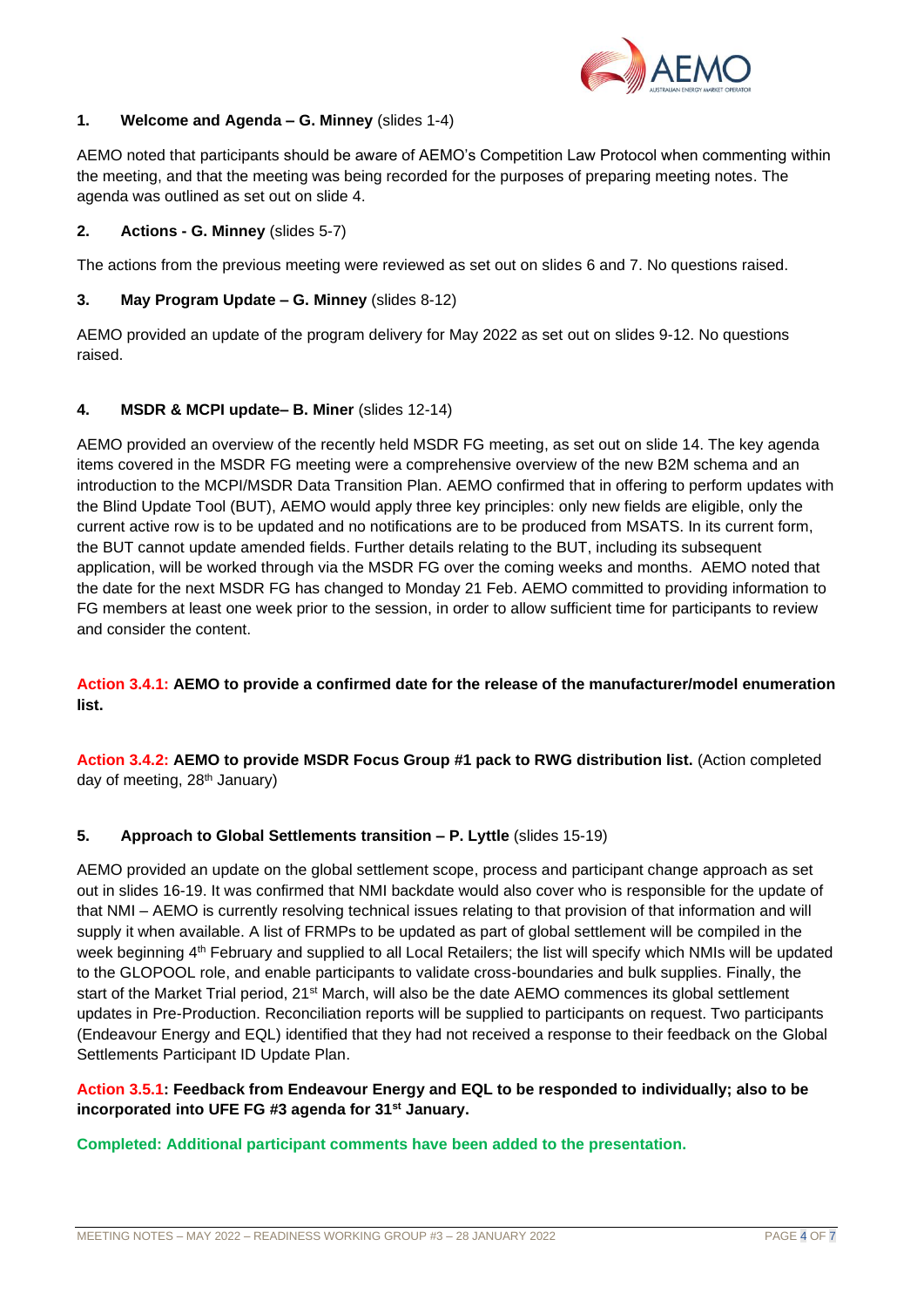

**Action 3.5.2: List of NMIs that will have the FRMP updated will be provided in February. Can participants please provide an email address for where to send these lists, also please advise if this email address will be used for the future reconciliation report process.**

**Please send the email address to the [gsmsdr@aemo.com.au](mailto:gsmsdr@aemo.com.au) inbox by COB 4 February 2022.**

## **6. Industry Testing Focus Group update – T. Grant** (slides 20-23)

AEMO provided an update on discussions and outcomes of the second meeting of the May 2022 Industry Testing Focus Group, along with testing approaches for Market Trials and in particular testing of Global Settlement statements and associated reports, as set out in slides 21-23. In line with the approach agreed at ITWG the CR related testing for GS and MCPI is recommended to be undertaken on an individual and/or biliteral basis reflecting the number and range of participants planning on being involved during the period

AEMO's position is that Option 2 provides the industry with the greatest opportunity for confirming their handling of GS invoices along with the opportunity to compare with the Production invoices for the same periods and will also confirm if any data establishment issues exist.

AEMO confirms that testing of the BUT is not currently included in May 2022 Program scope. Approach to delivery to be confirmed with MSDR team

**Action 3.6.1: Participants to provide their companies' preference for Option 1 or Option 2 by 15th February.**

## **7. R42 Schema for May and November – S. Tu** (slides 24-33)

AEMO provided an update on the final r42 schema, as set out in slides 25-33, with the overall summary of impact for May included as slide 25. It is confirmed that data populating new fields, with the exception of the Shared Isolation Point Flag, prior to 7<sup>th</sup> November 2022 will be ignored by MSATS. In the case of the Hazard, Location and Locationdescriptor fields, whose allowable character values will increase with the r42 schema from 12, 50 and 30 characters respectively to 100, 200 and 100 characters, a decision on whether to trim or reject values provided in excess of the current sizes is being considered by AEMO and will be communicated directly. This is to address the gap created by extending the maximum character length before the fields' effective date which came about as a result of limit schema changes to a single iteration for global settlement, MCPI and MSDR releases. The selected approach will only be in effect in the period between 1<sup>st</sup> May 2022 and 7th November 2022.

# **Action 3.7.1: AEMO to specify the exact date by which the industry must ensure their receiving schema version is correctly set through the MSATS Browser.**

## **8. Industry Go-Live and Contingency approach for GS – G. Minney** (slides 34-37)

AEMO provided an update on the principles and contingency approach for Global Settlement Go-live and Rule Commencement, as set out in slides 35-37.

It was emphasised that the, where possible, issues encountered would be managed under the settlement framework and revision cycle. Given the level of market risk, the progress and data provision, current issue of UFE reports during the GS soft start period and focus on participant certainty, a precautionary rule change is not considered as contingency approach for the GS rule commencement

It was emphasised that UFE is a calculation impacted by a wide range of factors, and the negative UFE factors for certain local areas seen in the data produced so far reflect the UFE calculation and the effect of increased transparency of those factors. It will between AEMO and the industry going forward to manage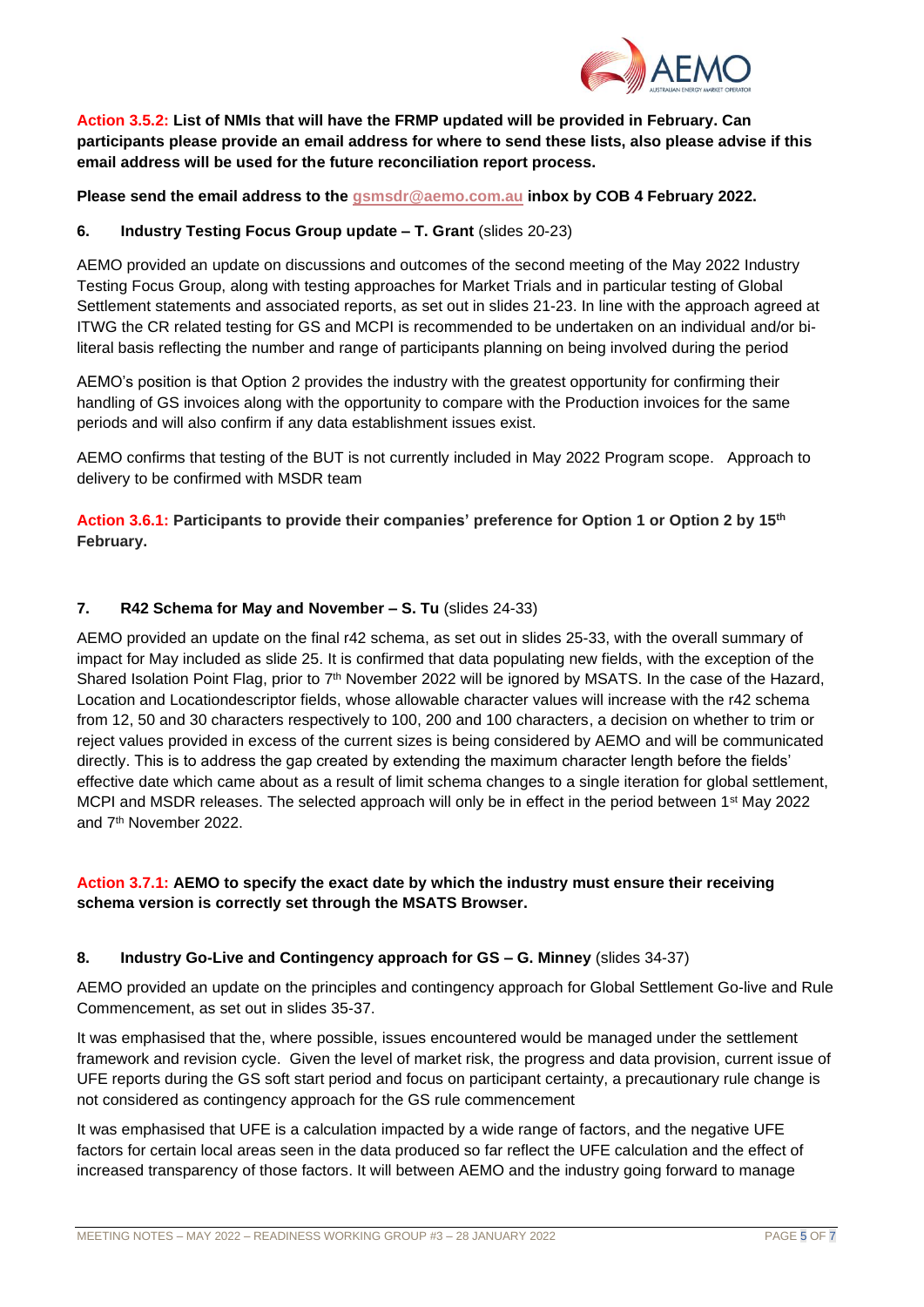

trends in terms of adjustments for commercial losses, etc. UFE will be dealt with in more detail at the upcoming UFE Focus Group #3, scheduled for Monday 31<sup>st</sup> January.

## **9. UFE Focus Group Update – G. Minney** (slides 38-40)

AEMO provided the agenda for the upcoming UFE FG #3, scheduled for  $31<sup>st</sup>$  January, and an update on the status of Global Settlement data updates, as set out in slides 39 and 40. No questions raised.

## **10. Industry Risk and Issues – Assessment on participant raised risks and overall assessment – G. Minney** (slide 41 - 46)

AEMO provided information on the assessment outcome of the risks raised for review in RWG #2, and an update on previously raised risks and issues, as set out in slides 42-46.

**Action 3.10.1: Trend legend to be included on risk register slides in future RWG presentations.**

**Action 3.10.2: BUT risk for SPIF (ensuring that there is adequate testing time) to be assessed and added to appropriate risk register – either May 2022 Risk Register or MSDR Risk Register.** 

**Action 3.10.3: AEMO to confirm delivery and testing approach for SPIF updates via BUT in context of 1 May Go Live for GS/MCPI.**

## **11. Forward Plan and other business – G. Minney** (slides 47-50)

AEMO provided an update on the forward plan for Readiness Working Group sessions, along with the indicative topic schedule, as set out on slides 48-49. An update on upcoming meetings was also provided, as set out on slide 50. AEMO also confirmed that the Wholesale environment with Dispatch & Bidding and Settlements will be refreshed the week beginning  $7<sup>th</sup>$  February, and Wholesale will not be available for that week. The Retail environment fresh will take place the week beginning 21st February, with MSATs unavailable in Pre-Production for that week, and MDM unavailable in Pre-Production for the two weeks following 21st February. Participants who want to align their billing systems should align to  $21^{st}$  February.

## **12. Questions – G. Minney** (slide 51)

No questions.

**Meeting Close G. Minney**